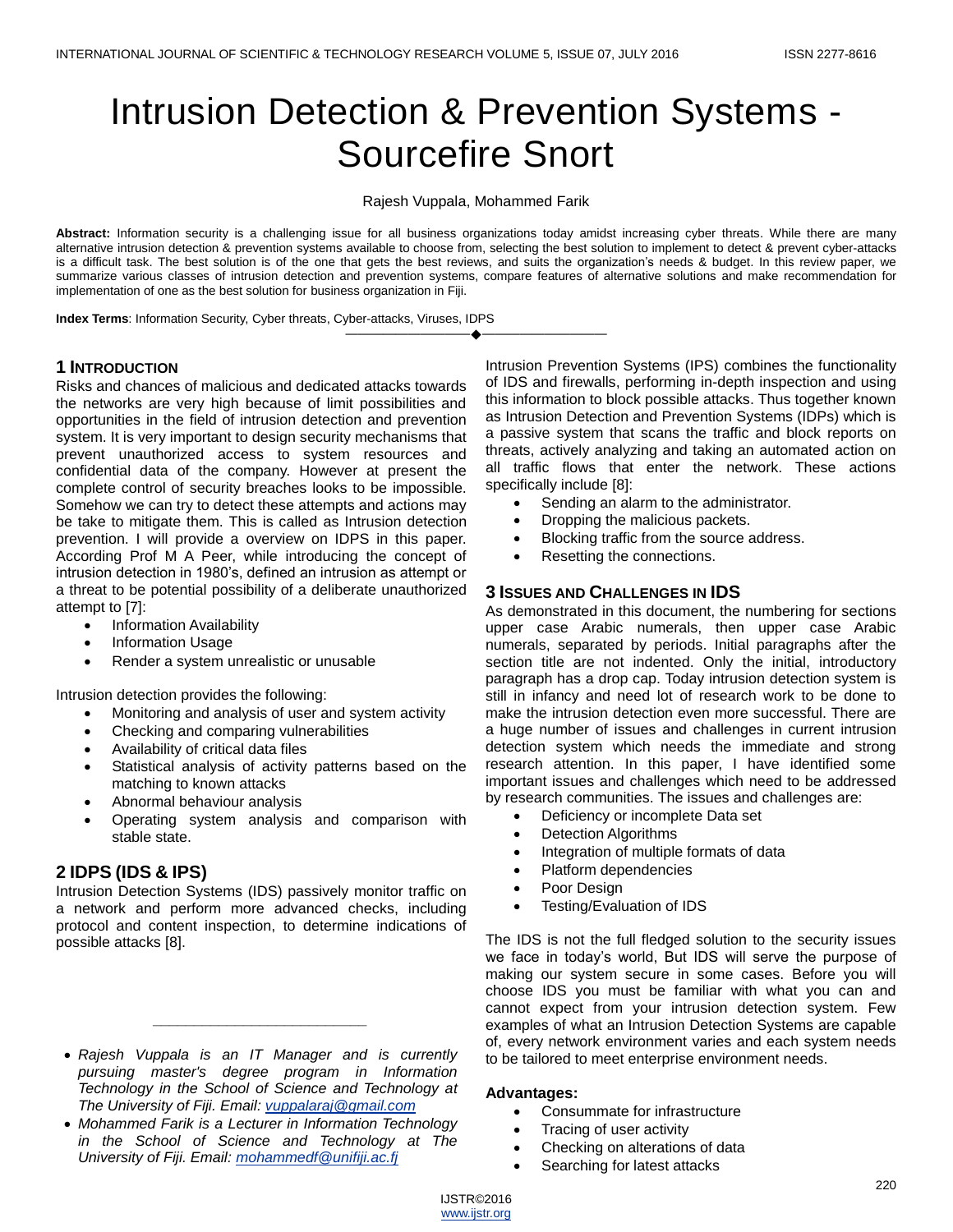- Detecting system is under attack
- Find out configuration errors
- Guiding administrator to make policies
- Making security management

#### **Disadvantages:**

- No compensate for a weak identification and authentication mechanisms
- No investigation for attacks without human
- No compensate for weaknesses in network protocols
- No compensate for quality or integrity of information
- No analysis on busy network
- No dealing with problems in packet-level attacks
- No dealing with some of the modern network hardware and features

# **4 CLASSIFICATION OF IDS**

They are 2 patters to classify IDS systems. The first classification is based on the place where ID systems can be placed and the second one is based on analysis of the technique used. The ID system has been classified in three groups.

- Host Based Intrusion Detection System
- Network Based Intrusion Detection System
- Hybrid Based Intrusion Detection System

#### **4.1 Host Based Intrusion Detection System:**

A HIDS works with a software agent on a host. It is derived from mere log file analyzers. Modern host based Intrusion Detection Systems are designed as host based applications running in the background of presumed critical, sensitive hosts, such as Mail Servers, DNS Servers, web servers, database servers, etc. It identifies intrusions by analyzing system calls, application logs, file-system modifications (binaries, password files, capability databases, Access control lists, etc.) and other host activities and state. In fact there are also some application-based IDS which a part of this category. One good example is OSSEC which is open source IDS [7].

#### **4.2 Network Intrusion Detection Systems**

NIDS is an independent platform that identifies intrusions by examining network traffic and monitoring multiple hosts. NIDSs gain access to network traffic by connecting to a network hub, network switch configured for port mirroring, or network tap. In a NIDS, sensors are located at choke points in the network to be monitored, often in the demilitarized zone (DMZ)or at network borders. Sensors capture all network traffic and analyze the content of individual packets for malicious

# **4.3 Hybrid Intrusion Detection Systems:**

Different types of Intrusion Detection Systems can also be combined. Combined systems are called Hybrid Intrusion Detection Systems. To completing this overview it must be mentioned, that IDSs can also be system-specific. This means they can use custom tools and Honey pots for getting a better efficiency. In the second classification scheme, will classify the ID systems based on analysis of the intrusion system. Therefore the second classification scheme is based on analysis pattern of the intrusion detection system. This scheme pattern can be divided into three groups:

- Misuse Based Intrusion Detection System
- Signature Based Intrusion Detection System

Anomaly Based Intrusion Detection System

#### **4.4 Misuse Based Intrusion Detection System:**

Most commercial IDS look for attack signatures: specific patterns of network traffic or activity in log files that indicate suspicious behavior are known as knowledge-based or misuse detection IDS. Example signatures might include:

- a number of recent failed login attempts on a sensitive host
- a certain pattern of bits in an IP packet, indicating a buffer overflow attack
- Certain types of TCP SYN packets, indicating an SYN flood Does attack

# **4.5 Signature-Based IDS**

A signature based IDS monitor packets in the network and compares with preconfigured and predetermined attack patterns known as signatures. When a new attack is recognized experts or programs have to identify typical patterns in such attacks, which can be made into signature. Since this process takes time, there will be a lag between the new threat discovered and signature being applied in IDS for detecting the threat. During this lag time your IDS will be unable to identify the threat. To reduce further lag, security software using such signatures should be updated as frequently as feasible. The different types which come under this category are:

- Expert system
- Signature Analysis
- Petri Nets
- State Transition

# **4.6 Anomaly-Based Intrusion Detection System:**

Anomaly-based IDSs detect incidents, which show atypical behaviour profiles or violate thresholds based on statistical analysis. Examples for this are possible masquerade attacks, which are detected in this or penetrations of the security control system. Another possible scenarios leakage or denial of service attacks, which are detected by atypical use of system resources. Other problems include malicious use, violations of security constraints, or use of special privileges. Therefore, statistical anomaly-based IDSs determine normal network activity. It records what sort of bandwidth is generally used, what kind of protocols are used, which ports and devices generally connect to each other- and alert the administrator or user when traffic is detected which is anomalous (not normal). This could include comparing certain traffic indicator value against a threshold, based on their historically determined standard deviation. Table 1 shows different type of IDPS classifications and also explanation about that system.

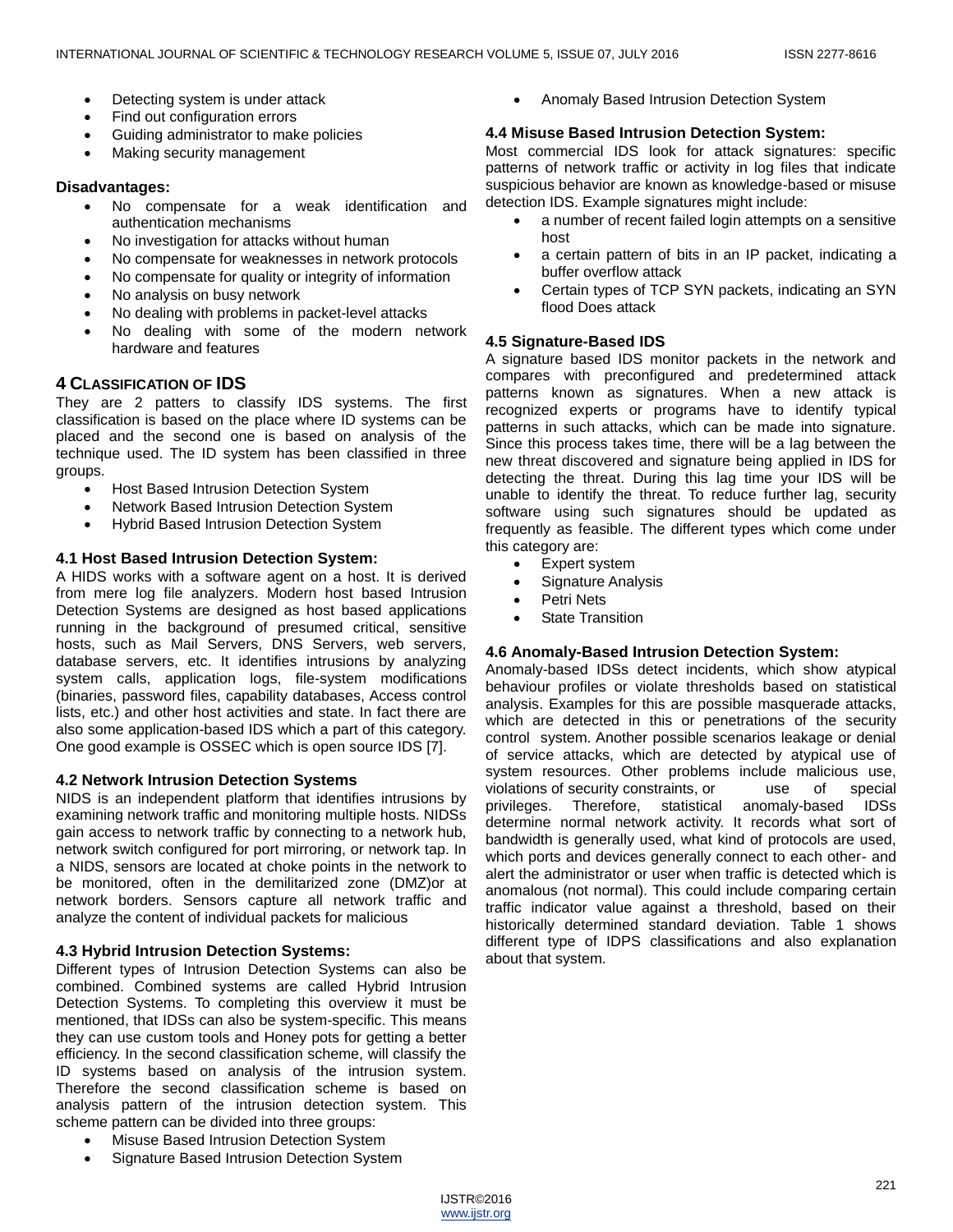*TABLE 1 DIFFERENT TYPES OF IDPS CLASSIFICATIONS*

| Name                                                  | <b>Explanation</b>                                                                                                                                     |
|-------------------------------------------------------|--------------------------------------------------------------------------------------------------------------------------------------------------------|
| Network Based Intrusion<br>Prevention System (NIPS)   | In this kind of IDPS, it analysis the traffic<br>of entire network by analyzing protocol<br>activities and take appropriate actions.                   |
| <b>Wireless Intrusion</b><br>Prevention System (WIPS) | In this kind of IDPS, it analysis the traffic<br>of Wireless network by analyzing<br>protocol activities and take appropriate<br>actions.              |
| <b>Network Behavior Analysis</b><br>(NBA)             | This type of IDPS examines traffic to<br>identify threats that generate unusual<br>traffic flow, such as DDOS attack,<br>malware and Policy Violation. |

Table 2 explains about list of parameters and explanation about that parameter how it works for the IDPS classification analysis.

*TABLE 2 LIST OF PARAMETERS WITH EXPLANATION FOR COMPARATIVE ANALYSIS*

|                     | <b>Parameter</b> Description                                                                                                                                                                         |  |  |  |  |  |
|---------------------|------------------------------------------------------------------------------------------------------------------------------------------------------------------------------------------------------|--|--|--|--|--|
| Name                | The name of the intrusion detection system                                                                                                                                                           |  |  |  |  |  |
| Type                | The type of tool, or category in which this tool belongs,<br>e.g. Web Application Scanning                                                                                                           |  |  |  |  |  |
| Platform            | The operating system(s) on which the tool runs. If the tool<br>is an appliance, this field will contain a -not applicablell<br>symbol (N/A) because the operating system is embedded<br>in the tool. |  |  |  |  |  |
| License             | The type of license under which the tool is distributed, e.g.,<br>Commercial, Freeware, GNU Public License                                                                                           |  |  |  |  |  |
| Based on            | The technology on which IDS is based on i.e, Rule based,<br>pattern matching etc.                                                                                                                    |  |  |  |  |  |
| Suitability         | On what kind of networks or systems it will be best<br>implemented.                                                                                                                                  |  |  |  |  |  |
| Attacks<br>Detected | What kind of attacks is detected by the system?                                                                                                                                                      |  |  |  |  |  |

Table 3 shows some examples of IDPS systems and their type and suitability and functions of those IDPS systems. For eg sourcefire is SNORT and network based intrusion and detection system and it suitable for large and small organizations

*TABLE 3 COMPARATIVE ANALYSIS OF DIFFERENT INTRUSION DETECTION TECHNIQUES AVAILABLE ON SOME SELECTED PARAMETERS*

| Name        | Type | Platform | License     | ō٥<br><b>Based</b> | <b>Suitability</b>                                                                                                                                        | <b>Attacks</b><br><b>Detected</b> |
|-------------|------|----------|-------------|--------------------|-----------------------------------------------------------------------------------------------------------------------------------------------------------|-----------------------------------|
| <b>AIDE</b> | SQIH | Linux    | Open Source | Rule Based         | Checking integrity of<br>file & directory, mainly<br>useful for security<br>purposes and can be<br>used in small,<br>medium, large scale<br>organizations |                                   |

| CSP Alert-<br>(Checker)<br>Plus | <b>SQIH</b>  | Windows                                          | Commercial       | Rule Based                    | Checking integrity of<br>file & directory. Mainly<br>useful for security<br>purpose and can be<br>used in large scale<br>organizations                                                                                                                                                | intrusion,<br>file and<br>integrity<br>checker                                                                    |
|---------------------------------|--------------|--------------------------------------------------|------------------|-------------------------------|---------------------------------------------------------------------------------------------------------------------------------------------------------------------------------------------------------------------------------------------------------------------------------------|-------------------------------------------------------------------------------------------------------------------|
| Sourcefire-Snort<br>(Scans)     | NIDS         | Linux                                            | Open Source      | Rule Based                    | Suitable for checking<br>intrusion or attacks for<br>large or small<br>organizations                                                                                                                                                                                                  | DOS & CGI<br>Attacks,<br>Intrusion<br>Attacks,<br>port<br>Scans, SMB<br>probes<br>layer3 and<br>above<br>attacks. |
| (inspection)<br>Bro             | Sain         | LINUX                                            | Open             | matching<br>source<br>Pattern | Suitable for checking<br>intrusion in the<br>system for known<br>attacks                                                                                                                                                                                                              | Signature<br>inspection<br>method.                                                                                |
| AAFID<br>(filling)              | NIDS         | Windows<br>NT, Linux,                            | source<br>p<br>P | Statistical<br>based          | Suitable for checking<br>intrusion or attacks for<br>large or small<br>organizations                                                                                                                                                                                                  | DOS, File<br>System<br><b>Attacks</b>                                                                             |
| (Scanning)<br><b>DTK</b>        | <b>CISIH</b> | Open BSD<br>ססים שפו<br><b>RAGAS</b><br>Linux,   | source           | Statistical<br>based          | Works as a deception<br>to attackers and is<br>suitable in Linux and<br>Unix based systems.<br>It suits in single user<br>environment.                                                                                                                                                | Resources<br>Exhaust,<br>Port<br>Scanning                                                                         |
| ImSafe                          | SalN         | Free BSD, MAC<br>BSD Linux, MAC<br>MeqO (CSB ear | Open source      | Statistical based             | Suitable for buffer<br>overflow attacks and<br>react in real time, for<br>monitoring sequences<br>of system calls, in<br>Linux and Unix based<br>platforms. It suits in<br>small scale<br>organization.                                                                               | <b>Buffer</b><br>Overflow<br>Attack                                                                               |
| Host<br>-S entry                | <b>SGILL</b> | GSD<br>Linux, Free B                             | ö<br>Open Sourc  | sed<br>Statistical ba         | Suitable for detecting<br>login anomaly<br>detection, trace<br>suspicious user<br>activity, monitors<br>interactive login<br>sessions, and reports<br>or reacts in real time<br>in Linux. It suits in<br>environment where<br>authentication and<br>authorization is main<br>concern. | Unknown<br>user Logins,<br>Suspicious<br>User<br>Activity,<br>Suspicious<br>login<br>Domain                       |

#### **5 CONCLUSION**

This paper explained different groups of intrusion detection and prevention system to support the security of an organization against threats and attacks. It also explained about classification scheme of these intrusion detection and prevention systems, to get a better idea about each and every class of intrusion detection and preventions system. Moreover, we made a parameterized comparative analysis for some IDPS tool. We recommend Sourcefire's IPS the best option for my organization as it having highest ratings for intrusion detection and prevention in the market. It can be noted from many articles and review papers that the product works accurately and effectively, with solid alerting and reporting features. I also noticed about cost that Sourcefire IPS gives a